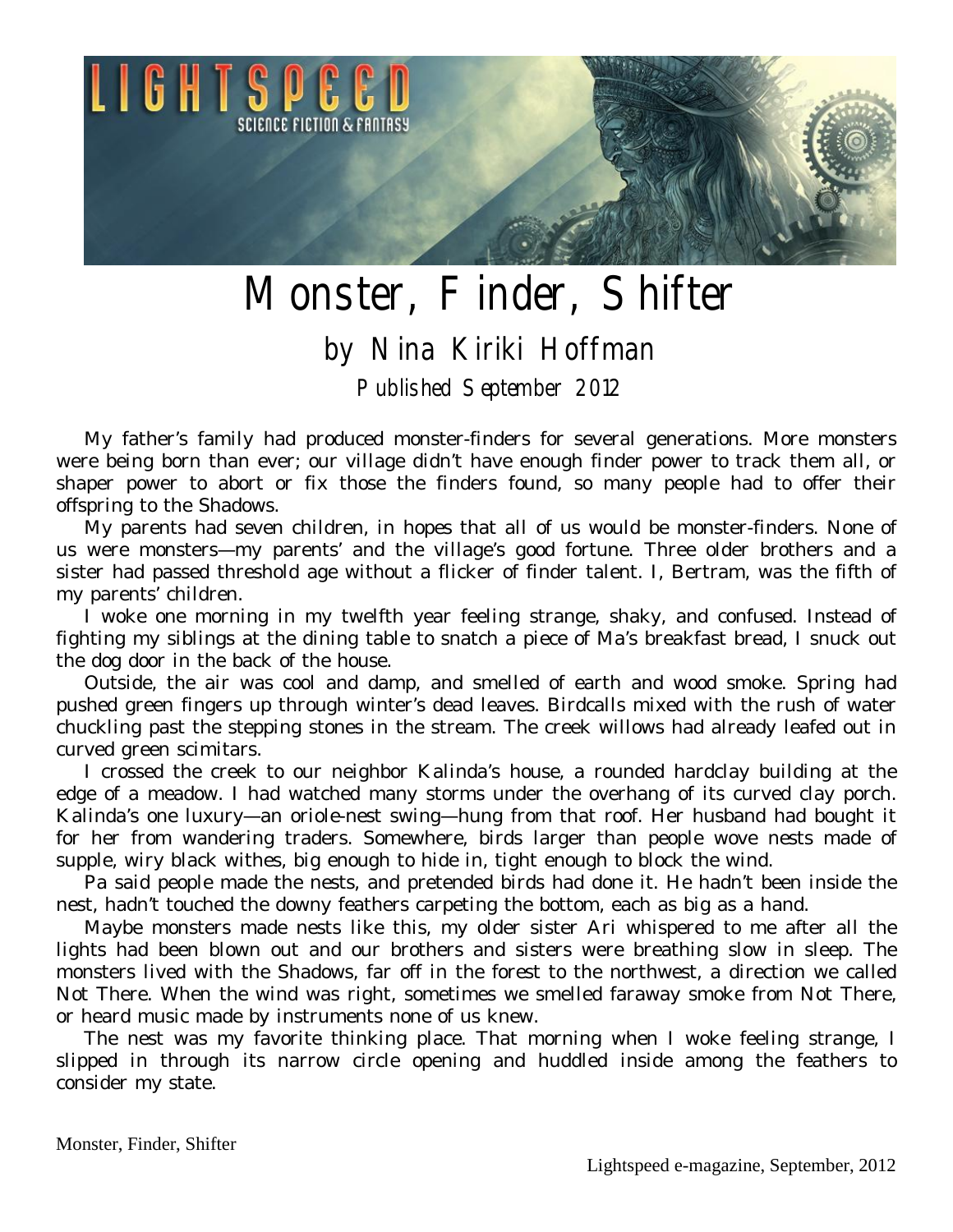Kalinda took care of us when Ma was at the village bakery and Pa was monster-finding. Kalinda was nice to me, especially when my brothers Ethan, Dark, and Clay beat me up. Her wound salve was so cold it took the sting out of bruises and scrapes. She talked me out of feeling bad when my big sister Ari said cutting things to me. Kalinda let me sit in her nest swing anytime I liked; it was the only place I could hear myself think some days, there was so much racket at home.

Kalinda came out of her front door while I was curled up in the nest. "Hey, Bert. I just baked. Want some?" She held a plate of sundrop cookies in front of the round opening of the nest.

The shivers and shakes inside me ran like melted metal from my toes and fingers into my stomach, collecting into a hot, simmering ball. I looked at Kalinda. My eyes burned, and then I saw a strange shape curled inside her belly. Not a baby, exactly, but something, with head, torso, arms, and legs. Its tail wrapped around it like a spear-pointed rope, and soft spikes lay flat along its head.

I laid my hand on Kalinda's stomach. I hadn't even known she was pregnant.

"What are you doing, Bert?" She stepped back so my hand fell away.

It was too late. I knew my neighbor had a monster in her.

When monster-finders found monsters, they were supposed to notify the wifewatchers, who lived in a house on the central square, near the headwoman's house. Wifewatchers did tests to find out how much monster was in the embryo, and then the village council decided what to do next: whether to let the baby be born the way it was, or try to shift it so it was human and then let it be born, or whether there was not enough human in it to save.

A monster-finder located the monsters. Not all monster-finders had shaping powers to shift them.

If I told the wifewatchers I'd found a monster, Kalinda would have to stay in the Consideration House and be tested. The whole town would know.

Kalinda had carried two monsters before, and they had been stopped before they were born, too far from human to let live. Her husband had left her after the second one, searching for someone who could give him a live child.

No woman was allowed to stay pregnant if she had quickened three monsters. This was Kalinda's last chance.

"No, Bert," she whispered.

The longer she kept the baby, the worse it would be for her when she lost it.

"Don't tell anyone," Kalinda said.

"Everybody will know you're pregnant soon." The baby had a shape to her. She must have been inside Kalinda awhile to grow so real.

Kalinda took both my hands and laid them on her stomach. "How bad is it?"

I sensed, making sure what I had felt at first was right. "She has a tail. And head spikes."

She started crying. "Jat was the only one who would sleep with me, after I lost my first two. I thought this one would be different." She pressed her hands on top of mine. "Can you shift her, Bert? Don't let the watchers take her from me."

I felt the baby's shape in the palms of my hands, and I could see it, too. I had seen others shape monsters into humans. I wasn't sure how they did it. Pa hadn't trained me in the skills of monster-shaping, not knowing I'd get the talent.

"Please," said Kalinda. "Save her."

"I don't know how," I whispered.

She held my hands against her stomach. Tears ran down her face. She smelled like sundrop cookies fresh from the oven, and safety, and jasmine soap.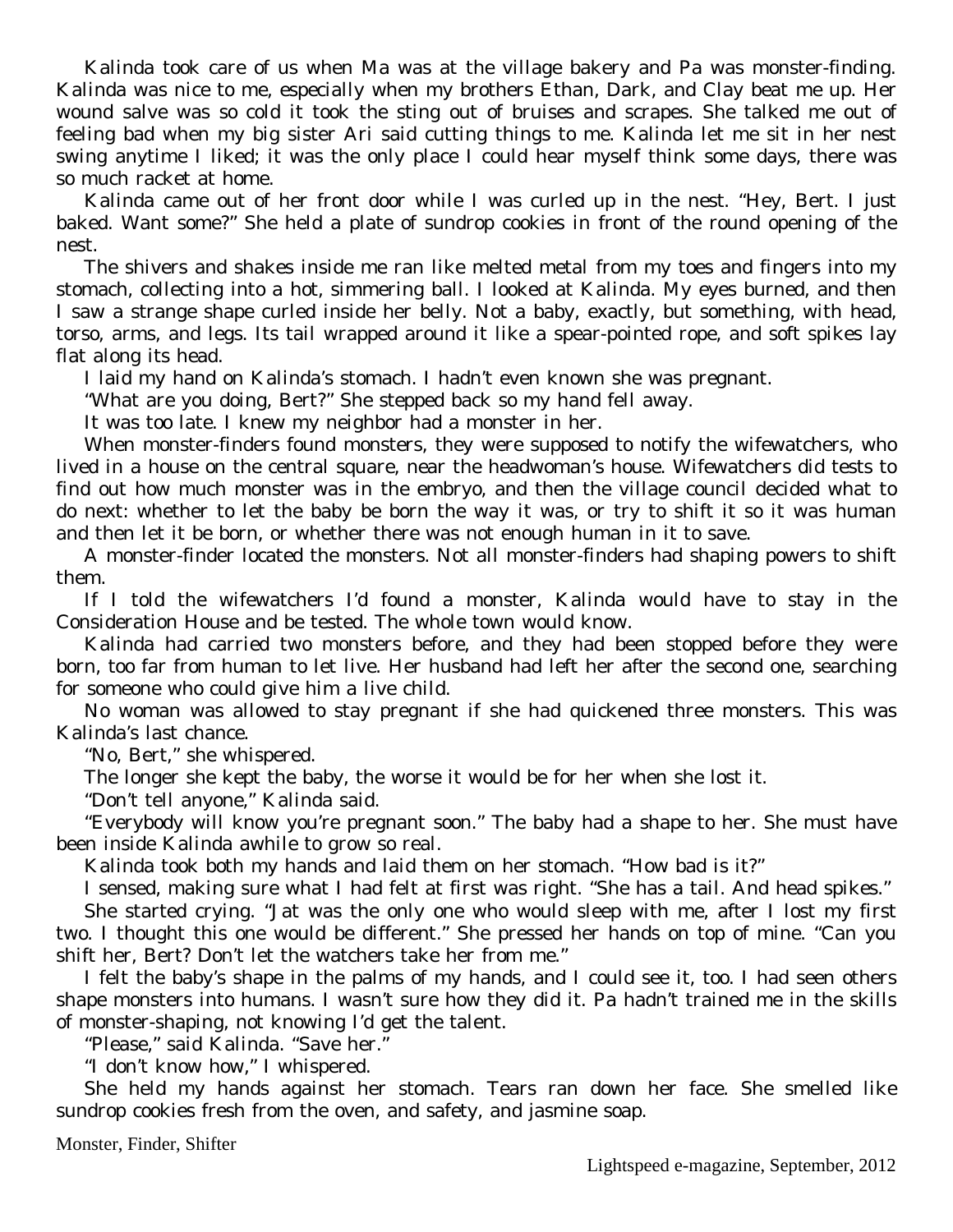Blistering heat rose from my center. My hands sizzled with purpose. I thought, Warmth, go into Kalinda's baby and make it human.

Heat flowed out of my hands and into Kalinda's belly. She gasped and shuddered, but I sent the heat into her anyway. It flowed into the baby, flushed through her systems.

What is human? something in me asked, but I didn't know. A torso, neck, and head. Two arms, with one shoulder, elbow, and wrist each, two hands, each with four fingers and a thumb. Two legs, hips, knees, feet with five toes each. No tail. Hair on the head instead of spikes.

Shrink, tail, and put your pieces to work in the body so it will look human. Be human.Energy moved from me into Kalinda, until I was so tired I faded.

I woke in the nest, feathers and their slightly musty smell pressed against my cheek, a blanket over me. I had slept there before, so I wasn't surprised. I rubbed my eyes and peeked out the circle door toward the sky, dark, with scatterings of stars. I was so thirsty I wanted to drink a river, and my stomach had tied knots in itself clenching on things that weren't there.

I tried to get out of the nest, but it swayed wildly and made me queasy. I was so weak. It was so cold. I managed to eel over the nest's edge and fall on the porch, but then I lay there, too tired to get to my feet. I wondered whether I'd freeze before morning.

"Bert?" said a hoarse voice in the darkness.

I rolled my face toward the porch chairs. Kalinda's silhouette rose, knelt beside me. Her warm hand felt my forehead. She gathered me to her and carried me into her darkened house, laid me on the couch. Embers still glowed on the hearth. She fed the fire small sticks and draped a blanket over me.

"Are you all right?" I whispered when she came to me with a brown pottery mug whose contents steamed.

"I don't know." She propped me up with pillows and held the mug to my mouth. I sipped. Vegetable broth flavored with garlic. When I'd finished it, she set the mug on a table. She crossed her hands over her belly. "I feel strange and sick and different. What's inside me now?"

I took a couple breaths and tried to wake my new power. I touched her stomach. I didn't feel anything. "I don't know," I said. I pulled the blanket up over my head.

"Your ma was calling for you around supper time," Kalinda said presently. "I told her you'd come over here sick, and I'd take care of you."

"Thanks."

She rose, stood with her back to me. "Get some sleep." She went away.

I watched the flames until they died.

The scent of fresh breakfast bread woke me. I felt ravenous. I sat up. A fire burned again in the round clay fireplace, chasing the spring chill from the room. The warm orange and red rug on the floor reminded me I was at Kalinda's. I remembered the rest of yesterday, and felt sick again.

\*\*\*

Kalinda came in and set a plate of buttered breakfast bread on the table next to me.

My fingers and toes tingled. Heat gathered in my belly.

"How are you?" Kalinda asked, her voice remote, her eyes not quite looking at me.

I put my hand on her belly and felt a baby there. No head spikes. No tail. "It's all right," I whispered. "She's human."

She sat beside me on the couch and wept.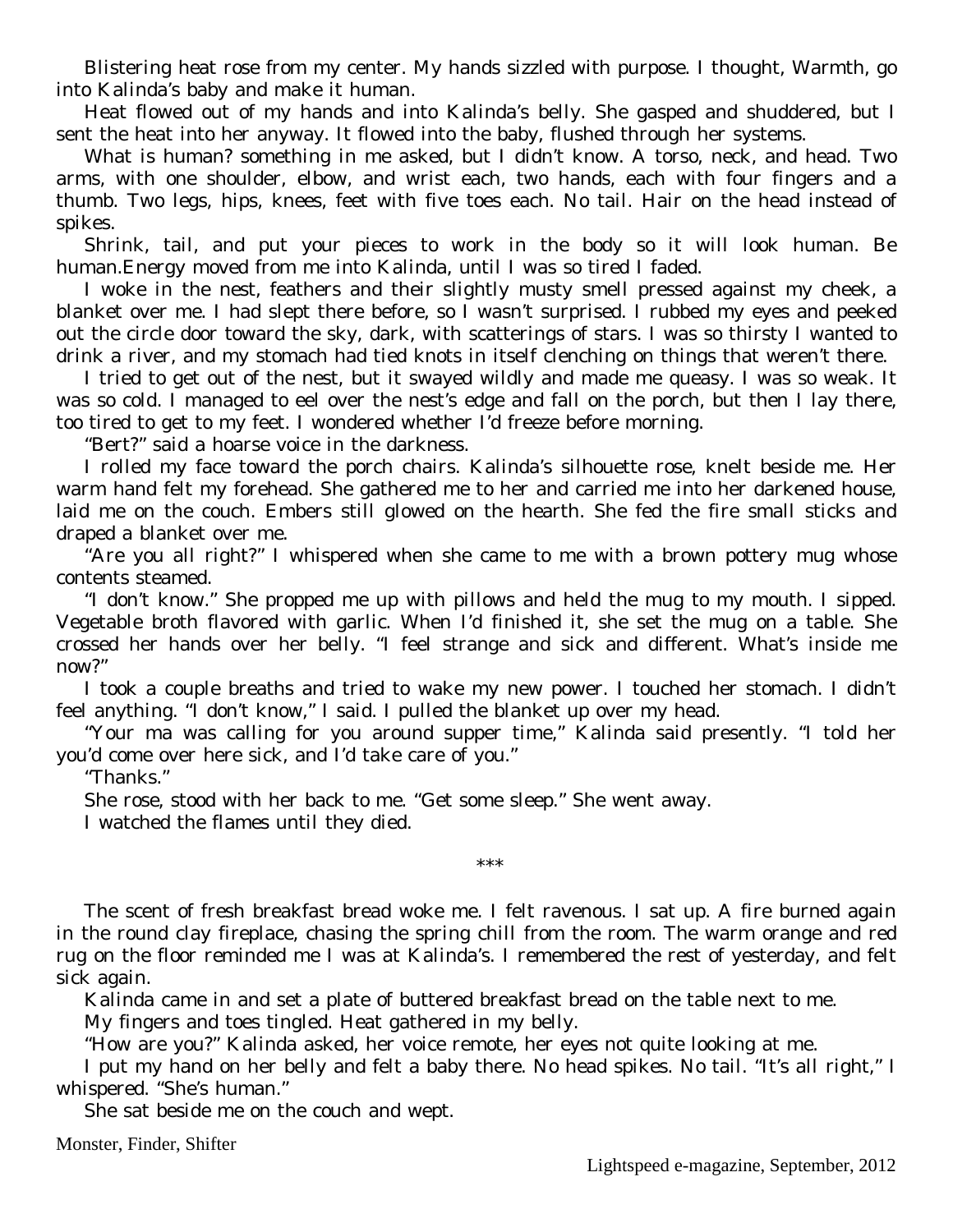We didn't find out until later that I'd hurt the inside of the baby's head. By then, she was a couple months old, hard set in who she was, beyond fixing, so they said. By then, I was training with Pa and other monster-finders and shapers to get my talents under control.

\*\*\*

Once my older brothers found out I got the talent, they hit me more than ever. They were all training to be clay masons, and Ethan, especially, was an artist with clay; the flamelizards who cured the clay liked him well and did his bidding. Pa had been proud of him. Now I was Pa's favorite, and that drove all three brothers crazy. Also, I went to special school and got to skip a lot of the learning we all hated.

It took me months to figure out how to use my shifter talent on my oldest brother Dark so he'd stop hurting me. I had to use it again to stop him from telling the wifewatchers I was misusing my talent.

Nobody was supposed to be able to shift someone much beyond birth. That was what everybody said, anyway, and my teachers acted as though they believed it. But I figured out how to quiet Dark's voice, how to lock his hands against his thighs, how to shift his toes enough to make him trip every time he took a step.

The first time I did it was after he blacked my eye and made my nose bleed all over my favorite shirt. When he raised his hand to hit me again, shifter power rose in me and lashed out at him, and he fell to the floor, tears coming from his eyes, but no sound from his mouth. He clawed at his throat.

At first I was terrified. Power had gone out of me into my brother and done something I hadn't planned. This was nothing like the lessons I was learning at school.

I knelt beside Dark. I searched him with finder power and found that he was not dying.

Once I was sure he could breathe, I let Dark suffer until my nose stopped bleeding. We were alone. If Ma or Pa had been near, Dark wouldn't have hurt me so badly. Usually he hit me so the bruises were under my clothes, then taunted me into keeping them secret.

Finally Dark turned to me and clutched my arms. His eyes were wild. His mouth moved, and nothing came out. He gripped me so hard it hurt, and I pushed him away. My eye still stung, and blood was drying on my shirt.

He knelt in front of me and touched his forehead to the floor, and then I was frightened. I wasn't sure I could shift him back. It crashed down on me then, that this was the second time I'd sent out power without knowing how or what, and last time hadn't worked out so well. Plus, as old as he was, Dark was supposed to be unshiftable.

At last I laid my hands on his shoulders and tried to feel what was different about him. Then I sensed the tracks my power had left, a small, tight net across something in his throat. We hadn't had that body part in anatomy yet. I let shifter power reach out and pull the net away.

Dark gasped and fell back. "What did you do?" he demanded.

Siti, Kalinda's daughter, didn't speak. She made noises—moans, mostly, sometimes soft questioning sounds. She cried a lot. She grew like a normal child, walking at twelve months,

\*\*\*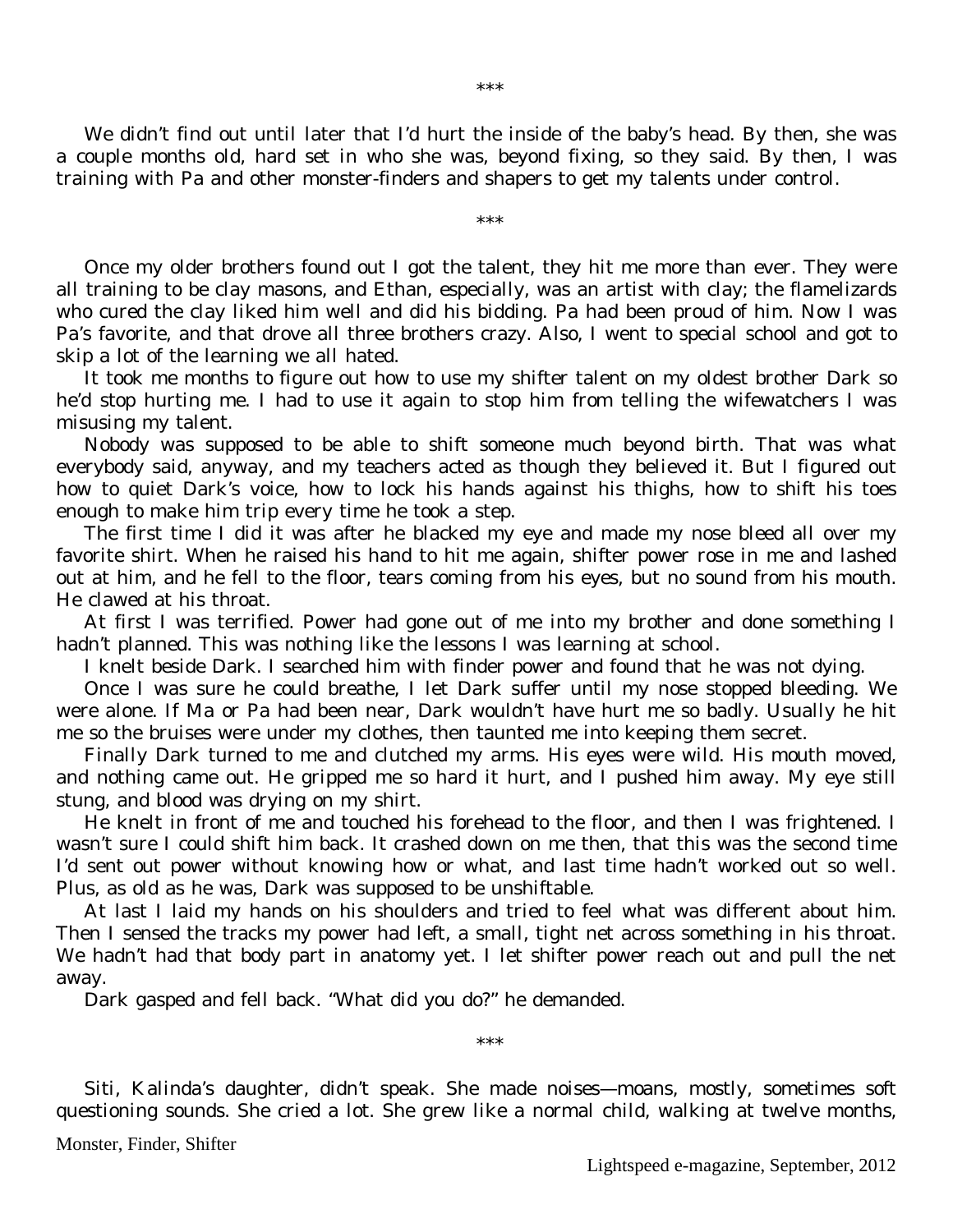pulling things down from tables, putting everything in her mouth. She seemed to hear and see all right, but she didn't learn or remember. If she ate a berry one day that made her sick, she was just as likely to eat it again the next day. It made caring for her a chore. I took care of her when Kalinda needed rest.

One afternoon I had her with me in the think room, where I was studying a particular shift for babies who might be born with extra toes or fingers. The think room was a room we'd added to the house after my youngest sister was born. It was supposed to be a place where everybody could do things quietly, alone or together. Ethan designed it—rounded inside and out, the walls rough, warm, sandy clay, windows across from each other that could be opened or shut to train the breeze through or let in light, the outside black in winter to summon sun's heat, white in summer to reflect sun's glare, the floor a mash of soft seed cotton we changed every couple months. Ethan was too young to build it by himself, but he had his guild come and make it.

I had a pregnant dog and special permission to work her. Siti liked the dog. I had to keep Siti behind me while I worked so she didn't get mixed up in the shifts I was making inside the dog's belly.

Siti was curled up against my back when Dark came in. Most of the others stayed outside while I did my homework, but Dark didn't.

Dark said, "Why do you spend so much time with that idiot child?"

The dog had four puppies inside, very young yet, their paws just starting to bud fingers and toes. I sensed and traced the connections. I gave one of the puppies an extra toe on each front foot. The plasm was easy to shift in its current state. I waited, sensing all the systems inside the mother dog as they responded to my shift. Her breathing remained calm. The fluid in her stayed stable. I had shifted the puppy without hurting it, the mother, or the others.

I finally looked at Dark. Now that he knew I could hurt him and he couldn't stop me, our relationship had changed. Sometimes he was the only one I could talk to. "She's company," I said.

"Kalinda should put her out in the forest with the other monsters."

"She is not a monster," I said. I lifted one hand toward him, bent my fingers as though summoning my talent.

"All right, all right." He waved a hand to stop me. "Just wondering. You have to admit she isn't much good to anyone."

I stroked the air above the dog to loose her from the still state I had put her in. She sighed and lay quiet. I wondered if my shifting inside her felt good. She never ran from me the way practice animals ran from the other shifter students.

Siti tugged on my tunic. "Uh, uh, uh."

I turned, helped her stand. She was almost two now, and ran everywhere if I didn't slow her down. She often fell without someone's hand to hold. Ignoring Dark, I took Siti to the kitchen and got her a piece of dessert bread, soft and sweet from Ma's baking that morning. She put the whole thing in her mouth. Most fell out again. I had forgotten to break it into small pieces, and that started the familiar voice in my head: I was smarter than Siti. I should remember how to care for her. I had no business shifting anyone. All I did was destroy people. No one should trust me . . .

I cleaned up after her. While I knelt on the floor with a wet rag, giving myself a mental beating, she ran outside. I dropped the rag and ran after her. She wasn't anywhere I could see.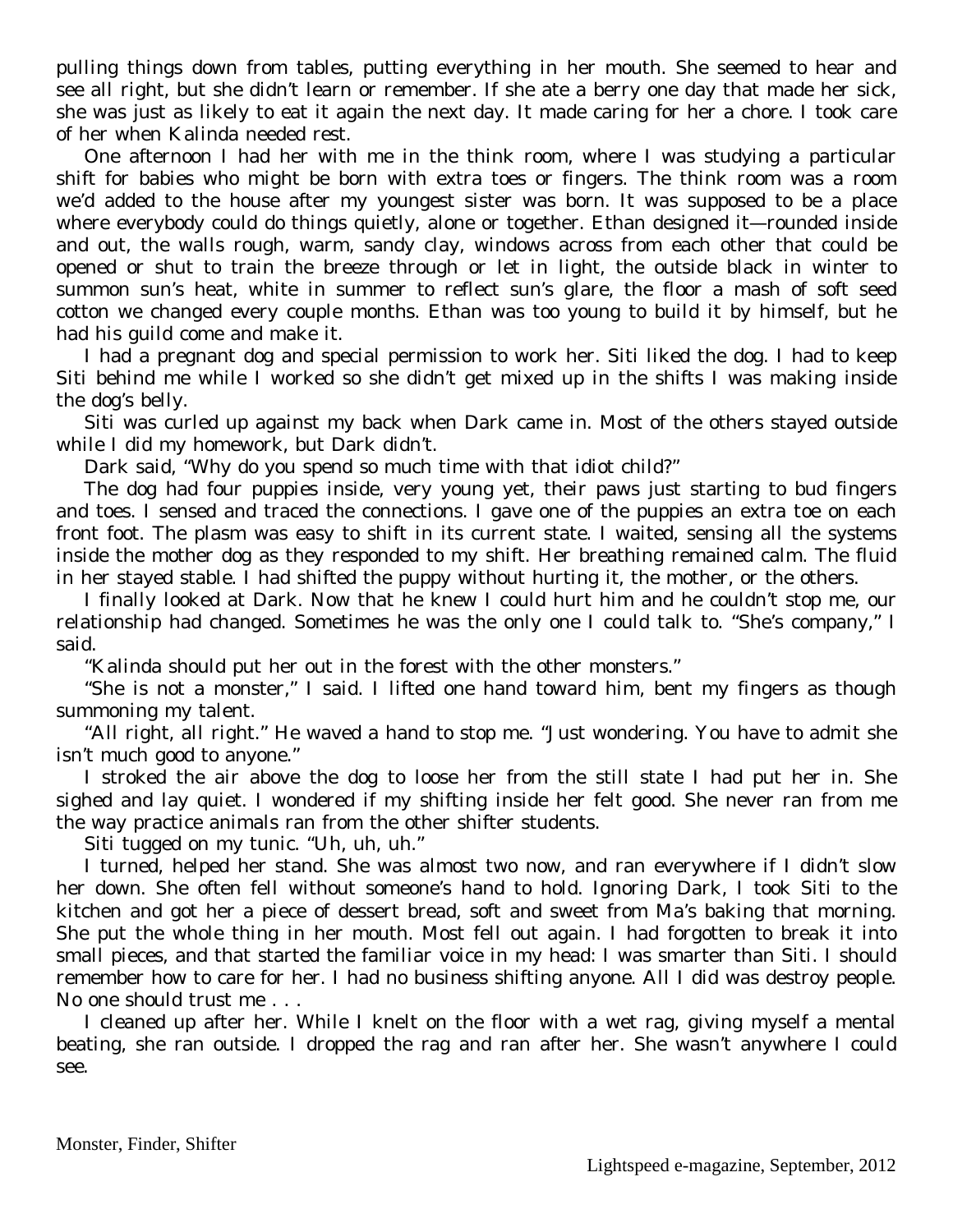She was hiding. My first fear was always the stream. Siti could barely stay on her feet; I was afraid to let her near the water. I ran to the water and looked in the deepest pool, near the stepping stones across to her mother's house.

She was not in the pool, nor in the fast part of the stream where it rushed past small rocks. I quieted my panic and looked at the yard. The herb and vegetable garden was full of small green plants struggling up through the chill, empty of Siti.

I stood by the stream and reached for my skills. Siti was not a monster, but I should be able to sense her the way I could sense other humans.

I found her, crouched amid bushes in a little thicket of trees beside the house. When I picked her up, she clung to me. Her breathing was noisy, her face smeared with dusty tears.

"It's nothing," I said. I took her to the kitchen and washed her face. We went back to the think room, where I let her play with the dog. Dark had gone.

That day I held Siti's head in my hands and tried to sense my way into her brain. I did it almost every time I was with her. My dream was that I would figure out how to fix her brain. My teachers had all told me that one couldn't shift people after they were born, but I had proved them wrong with Dark. I was not going to work on Siti until I was sure of my ground, though.

I knew what Siti's brain looked like, if it was anything like the dead brains we studied in shifter anatomy classes. Between my hands it did not feel like that. I cupped a bowl of liquid light, with shafts of darkness and small storm systems moving through. The colors of light changed. When Siti was happy, the light was golden and warm. If she was upset, it got cold and blue. Other colors were harder for me to decode. Just now, with my hands holding her head, and her hands tangled in the dog's fur, her mind was alight with orange-yellow-gold glow. Three small dark lightning-spitting storms swept into the sky.

Could I still them? I thought quiet at the storms, and the clouds disintegrated a piece at a time, fading and lightening until they melted into the general gold of her mind.

I blinked out of shifter senses and looked down. Siti stared up into my face, her wide blue eyes blank of thought and response.

I wondered if she liked the storms. Maybe I should have left them alone.

I dropped back into the tranquil bowl of her mind and said, "Siti? Can you hear me?" Each word troubled the water with ripples of blue and green, melting into each other and interweaving.

Just then Ethan and Clay breezed into the think room, talking and tossing a small leather sand-sack back and forth. They saw us and stilled, and then Clay said, "What are you doing with that girl?"

These words shot through Siti's mind like blazing embers. She curled her arms and legs closer to her body.

"Is that what interests you, Bertram, a girl who can't resist you?" Ethan asked. His words were dark purple in Siti's mindscape. "She the only one who'll let you get close?"

An answering rage rose up. There was a girl my age in shifter class. Her name was Lane, and I liked her, but she never looked at me. She wouldn't partner with me, even though there were only five in our class. Sometimes I knew why she wouldn't look my way. I had made terrible mistakes. I'd never told anyone, and I was sure Kalinda hadn't either, but I thought finders ought to be able to tell about past mistakes just by looking at people. Sometimes I watched Lane chase after Rush, the oldest and most accomplished in our class, and knew she longed for one who didn't want her, the same way I longed for her.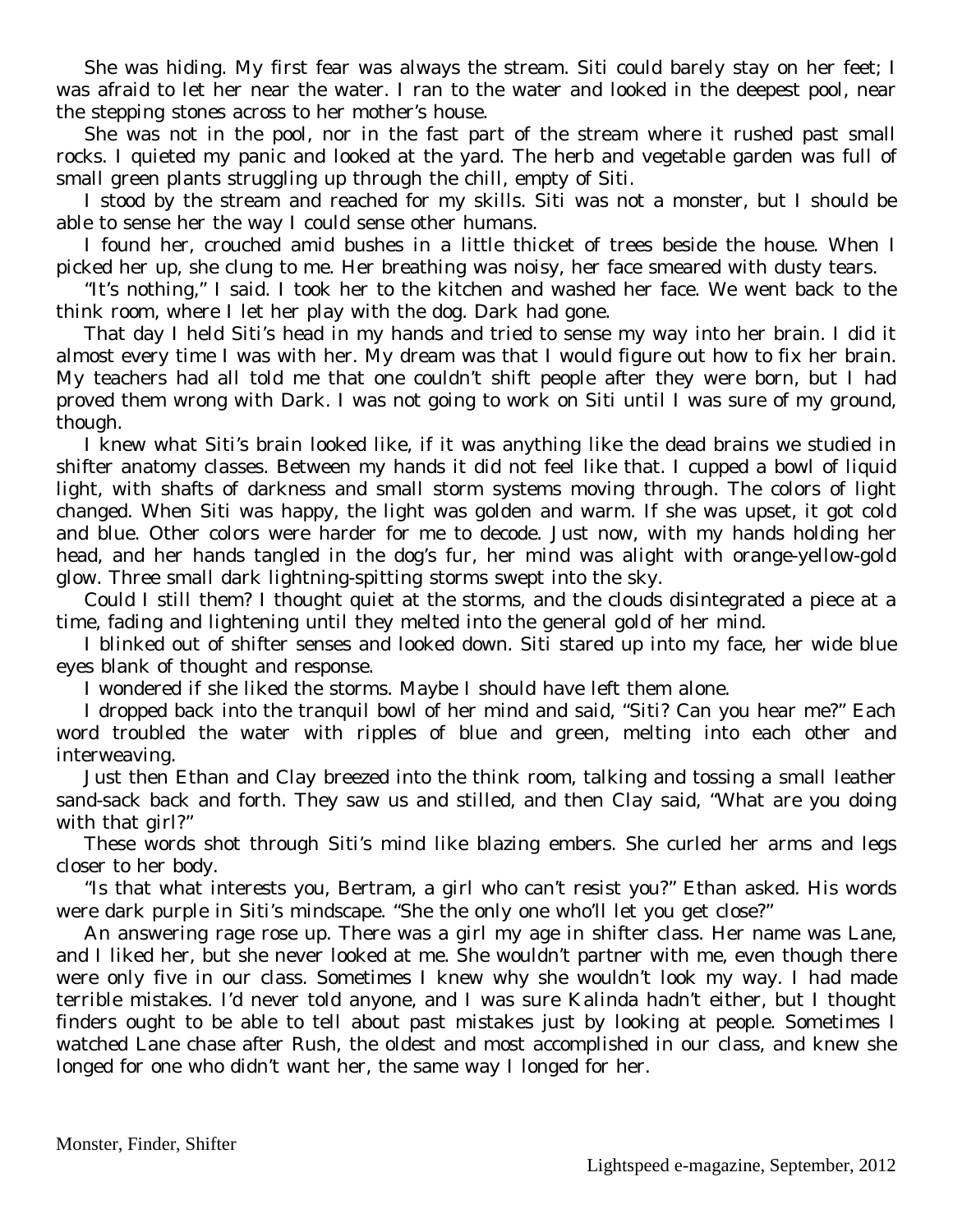I let go of Siti's head and pulled her into my lap, where I hugged her. She was hard-edged and awkward, one elbow against my stomach and the other in the soft flesh of my upper arm. She kicked me where it hurt, and I opened my arms.

"Brother, what have you done to her?" asked Ethan, and now he sounded truly alarmed. "Nothing."

Siti ran to the chest where we kept toys for visiting children. She threw open the lid, pulled toys out, and crawled inside, closing the lid.

Ethan punched me in the arm. "What did you do to her?"

"I didn't do anything! You're the ones who upset her!"

"How could we? She's an idiot, isn't she?"

"She doesn't like the sound of your voices."

"There's something unnatural in your fascination with that child," Ethan said, but Clay punched his shoulder and said, "Leave it! Who cares?" He stooped to pick up the toss-toy. "Let's go outside."

After they had left, I went to the toy chest and sat beside it, reached for Siti's thoughts. The storms fought each other, then slowed as time passed. Finally quiet weather was there again, but the sky had settled to pale blue instead of the yellow I interpreted as contentment or happiness.

"I'm going to open the lid now," I said. My words didn't disrupt her sky. So I lifted the lid.

She looked up at me, and her eyes were empty. Golden light filled her sky, though. She let me lift her and carry her home.

\*\*\*

In shifter class the next day, the dead embryo-monster my teacher had given me sat in front of me unchanged while the rest of the class shifted their tiny corpses to look more human.

"Bertram!" said Neala, my teacher. I hadn't even noticed her approach. "What is wrong with you?"

"I didn't sleep well last night," I muttered. I cupped my hands near the tiny corpse before me and thought its feathered hands human. I could shift Dark: fingers, toes, voice, face, all those things could be shifted for a little while, as I liked, because they knew how they were supposed to go, and when I gave them permission to shift back, they returned to their original shapes. I knew my shifts were stretching them sideways, away from natural.

I couldn't do that to Siti's brain. It didn't know any other natural way than the way it already was. I had shifted it before it got set.

I turned the monster baby's four-toed, taloned bird feet into human feet. Things were much easier to shift after they were dead. The systems inside them didn't cling to familiar ways. Whatever animated them was gone.

"Good," said Neala. "Have you been practicing? You're so swift."

"Yes."

"Excellent. Work on the head."

My dead baby had head spikes and a bird's tail. It reminded me of Siti—before. I soothed the spikes from its head, but then I had to go and be sick.

"What's the matter with you?" Neala asked. She had followed me to the outhouse, opened the door while I was still retching.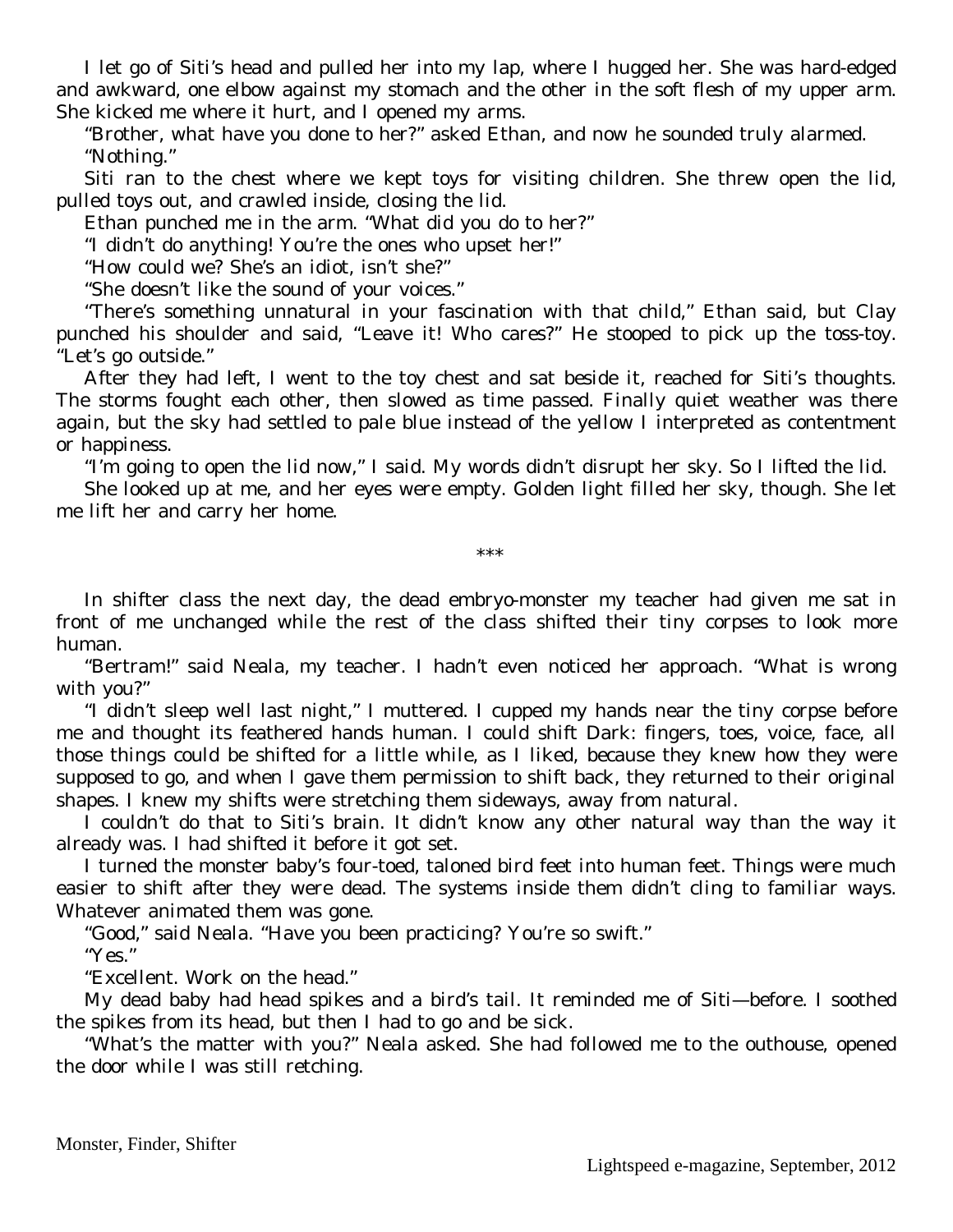"Teacher," I said. I left the outhouse and went to the bowl and pitcher by the back door of shifter school. I dipped water to rinse my mouth, poured some over my hands and soaped them.

"What kind of sickness have you brought to school?" Neala asked.

"It's in my head, not in my belly."

"What's wrong with your head?"

I looked toward the creek willows. "Do you know shifts for thoughts?" I asked.

Neala's voice had sharpened, and she gripped my upper arm so tightly it hurt. "Who have you been talking to?"

"No one! I have thoughts I wish I could shift. Is it possible?"

"It is forbidden." She loosened her hand. "What are your bad thoughts? What's troubling you, Bertram? How can one as young as you be so unhappy?"

I wished I could tell her. If the village elders knew what I had done to Siti before her birth, though, it would probably mean exile for Siti, and for me. Siti they might offer to the Shadows; I couldn't let her walk there alone. Before that happened I would take her and run. But where?

The nearest village was Yahara, two days' walk over the mountains, and I had heard people there were even stricter than they were here in Intil. They had no shifters. They let their monsters be born, and then disposed of them.

Beyond that, the nearest town was the city Pishtil, five days' walk, in the lowlands. All rumors of valley towns said they were people without gods or morals. I never wished to go there, though I knew Ethan and Dark pined to go to a trading fair in Rayal. They wanted to see more people in one day than we had seen in our lifetimes.

Neala put her hand on my shoulder and stared into me the way only a monster-finder could, looking for hidden structures and abnormalities. Her gaze probed through me like a spoon stirring through cooking noodles.

Was there a way to shift thoughts? Neala had asked me who I had talked to. Therefore, there must be someone I could talk to about it, if I only knew who.

"Come back to class," she said.

I rinsed my mouth and spat water on a weed, then followed her into the school, back to my dead child.

"Shift its skin color," she said.

The baby's skin was dead and gray. I reached for its ability to shift at my urging, and found only a few colors it could be. I nudged it toward the brownish pink of living skin. For that to happen, it needed to be breathing and have blood running through it. I asked for these things to happen.

"Bert!" my teacher cried, shaking my shoulder.

The embryo had been preserved in pickling juice after the mother gave it up. Elements and liquids were there; all they needed were persuasion and power to shift into something else. I summoned and persuaded. Shifts moved over and through the small dead thing until its systems restructured themselves, rekindled and reknit, remembered how they had worked before it died. There were missing connections because of the way I had already shifted the baby away from its nature. Its skin shifted to pink. Its heart beat. Breath moved in and out of it with a horrible rasping, gurgling in the nose.

I reached to see if its mind had come back, and caught a glimpse of black water, untroubled by current, before Neala slapped me and I fell to the floor, gasping.

"What did you do?" she screamed.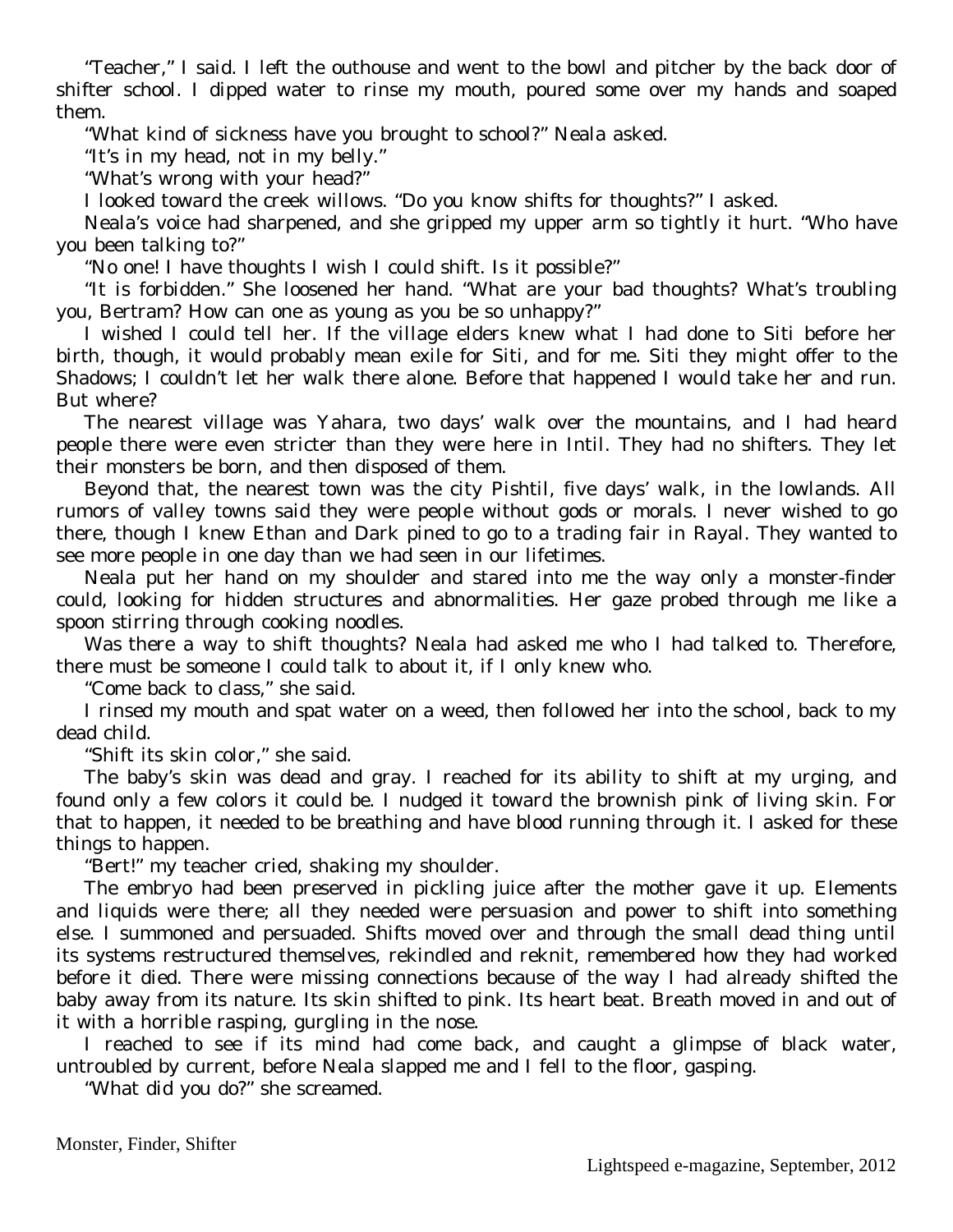I stared at her and realized I was trembling and tired. I let my head drop, let darkness take me.

\*\*\*

I woke in a room in the Consideration House. I had visited a cousin there once, before they took her child.

The room was made to comfort pregnant women. Every hard surface in it was covered with something soft. The blanket I lay under was finest lambswool, pale yellow. Orange mossweave carpeted the floor, and pale green and blue tapestries, threaded here and there with silver, draped the walls. The only windows were narrow slits near the ceiling, too high to show anything but sky. A round door in the far wall had no knob on it. Against the wall, a chamber pot.

A bowl of washwater, a mug of drinking water, and a loaf of bread waited on a table beside the bed. I sat up, washed, ate, drank.

I waited.

I examined the walls, lifted hangings to find bare clay behind them. I looked under the carpet: more clay. The door was wooden. I leaned against the door and searched it with shifter sense: thick wood, with a bolt of iron, its tongue in a piece of iron bolted to the wall with more iron. I sought lifesparks nearby and found no one.

I went back to the bed and lay with the blanket covering me. Dark would talk to them now, when I was locked up and couldn't stop him. They would cast me out or kill me.

Light moved across the floor into afternoon. Finally, when the sky was darkening, someone opened the door. I folded the blanket away from my face. The visitor was Alitala, the village listener. "We're ready to consider your case now," she said.

I got up and washed my face again, straightened my tunic, and followed her to the council chamber, a large round room whose roof opened to the sky when desired. Twilight sent fading light into the room, and fire bubbles clung to the walls. Five village elders, including Galowa, the headwoman, and seven deciders sat behind a table facing me. My family and Kalinda, four-year-old Siti by her side, stood against the back wall. Some other people were there as well.

"Who advocates for Bertram?" asked one of the elders.

Kalinda stepped forward, Siti clinging to her skirts. "I will," she said.

"Those who testify against him, step forward."

Neala, my teacher, came away from the back wall.

"State your case where Bertram can hear," said Galowa. She wore a white robe like the clothing in which we buried corpses. She was old and very wrinkled, but her black eyes were bright. "Bertram, you understand, we have heard and considered all charges before we brought you here."

I nodded. It sounded like the wifewatcher decision process.

"I charge that Bertram has rogue shifter power and can do more than he should be able to," Neala said. "I classify him a monster."

Kalinda said, "Bert has power and the will to do good. He is an asset to the village."

Neala turned on her. "Do you deny that Bert used his power unsupervised on your own child?"

Kalinda put her hand on Siti's head. "I do not deny it. I asked for Bert's help before he had been trained. He did the best he could."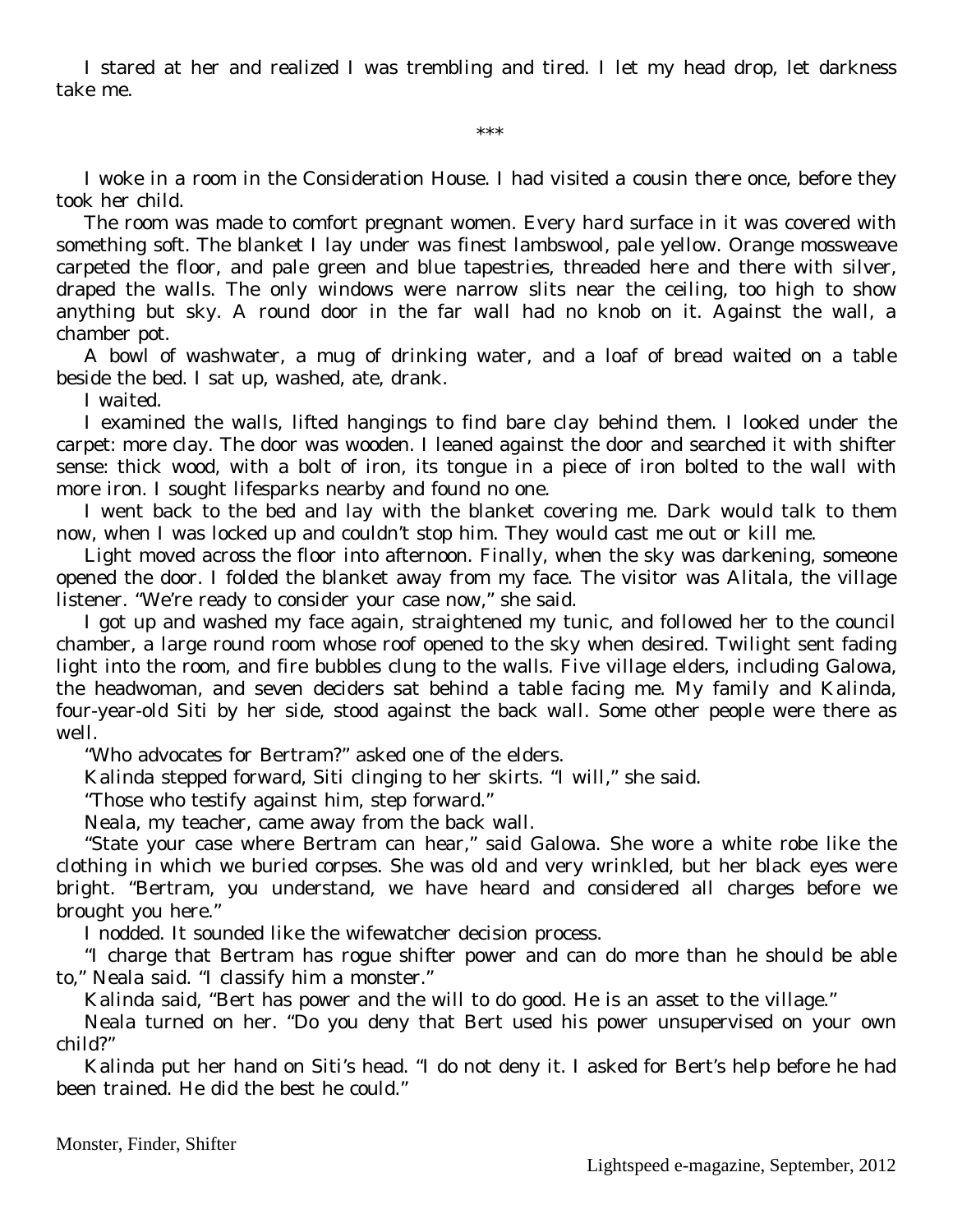Someone gasped. I didn't know who. I felt an unwinding inside me, the release, finally, of a secret clutched too close.

"Bertram made your daughter wrong-headed," said one of the elders.

"Bertram made my daughter human," Kalinda countered. "Before that, she was a monster." She picked Siti up and held her. Siti stared at the council, her eyes wide and blue. "I contend that Bert can do great things for us."

"Other charges have been placed. Step forward, Ethan Clayman."

Ethan walked in front of me, stood with his legs spread, his hands gripping the sides of his trousers.

"You have told this council of transgressions Bertram committed against family. Repeat them in his presence."

"What if he does something to me?" Ethan said. He glanced back at me with narrow eyes.

"We have the village's six most powerful shifters in the room to restrain him," said an elder.

I turned and looked at the people against the back wall, saw that some of them were shifters I had studied with, others shifters I admired.

"You will be protected," said the elder.

Ethan faced front again, so that I looked at the back of his tunic, his hunched shoulders, the untidy upstanding shock of hair at his crown. "He has done things to our brother Dark."

"Why does Dark not testify on his own behalf?"

"I don't know," said Ethan.

"Dark, step forward."

Dark unglued himself from the wall and walked up beside Ethan.

"Are you afraid of Bertram?" asked an elder.

"No," said Dark.

"Is it true he has used power on you against your will?"

"Sure, he used to," Dark said, and shrugged. "Not for a long time."

"What did he do?" asked one of the deciders.

"Made me listen."

Someone laughed, maybe Pa. Strange, drifty hope woke in me. I couldn't understand why Dark wasn't raging against me.

"That is not a proper answer," said the elder. "We need to know specifics. That he shifted someone your age is already an abomination. Tell us what he can do."

"I don't choose to," said Dark.

"Do you fear him?"

"Why should I? He's my brother."

"Give us the information we need to make a decision."

"Ask Bert. Ask this tattletale Ethan if you like. Leave Bert alone," Dark said. "He could hurt people bad if he wanted to, but he hasn't."

"Bertram Monster-Finder, step forward."

I went to stand beside Dark. He looped an arm over my shoulders. Strangeness moved through me.

"Bertram, what did you do to your brother?" asked the eldest.

"I stilled his voice," I said. "I shifted his hands and feet so he couldn't use them against me. I restored him when he promised to leave me alone."

"Could you do such things to any one of us?" she asked.

"I suppose I could," I said.

"Show us."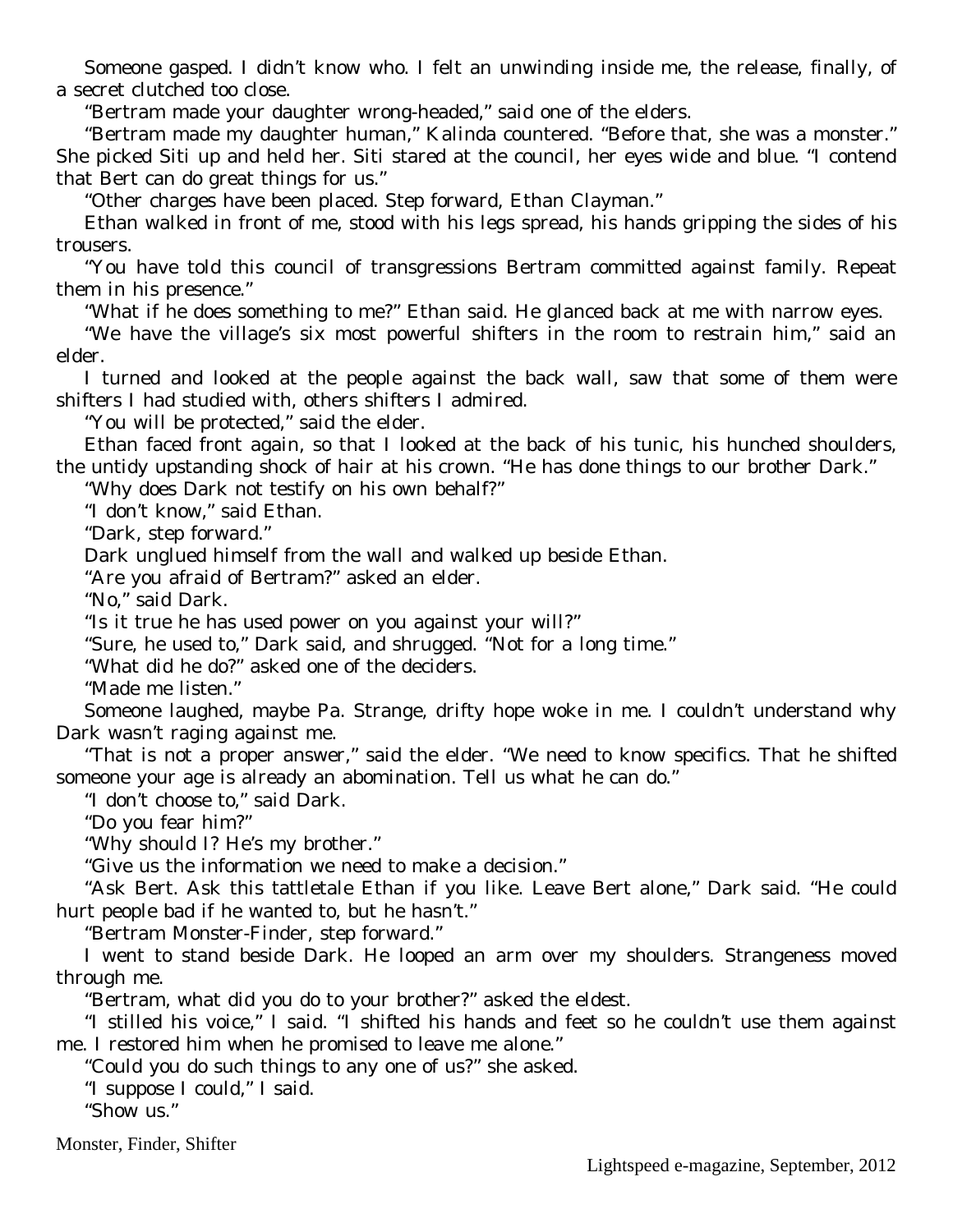Dark unhooked his arm and held it out in front of him. "Change my hand," he said.

I couldn't believe he was so relaxed about this, that he would invite me to act on his body, after our history. Best, though, if I changed him, and not the eldest or anyone else.

I used shifter sense to understand everything about Dark's hand. He was right, I realized: I hadn't shifted anything about him in a year or more, and he had changed since then. He was stocky and solid now, and he hadn't teased me in a long time. His hand was larger, more muscled in different ways because of all the claywork he'd been doing. I learned its systems and structures, and then shifted. I gave him an extra finger, using material from all the rest of his hand so no one thing suffered much change. I had been practicing this shift on my unborn puppies, so it was easy, even connecting its control to his brain.

Dark turned his hand over, closed and opened his fingers. The new one worked in concert with the others. He curled it separately. "Nice," he said.

His original form agitated, wanting to reject the shift, but I quieted it. My brother held up his hand to show the council. No one spoke, until at last the eldest said, "Who knows when this has happened before?"

The listener stepped forward, and said, "Histories tell of one who could do this more than two hundred years ago, but that was before the age of monsters. She was considered a healer."

"Bertram, you may speak in your own defense," said the eldest.

"I'm trying to find a way to help Siti," I said. "I regret that I didn't know what I was doing when I shifted her."

"Would you take direction from this council and cease your explorations in late shifts?" she asked.

I looked at Siti. She came out from her mother's skirts and peered up at me. I knelt and she came to me. I touched her head. The lake was there, still and untroubled. Could I promise never to look for a way to help her? I couldn't.

I looked at the council members and shook my head.

"Go back to your room and await our decision," said the eldest.

\*\*\*

After dinner at home that night, I asked Dark if he wanted to lose the extra finger. He said he liked it, and asked me to give him one on his other hand as well.

"What if they think it makes you a monster?" I asked.

He shook his head. "They won't. They'll know where it came from."

"I won't be here to change you back," I muttered.

He gripped my shoulder with his extra-fingered hand and shook me a little. "They've made a stupid choice," he whispered. Then he hugged my head against his chest. He smelled of smoke and earth and sweat and garlic. He smelled of home, and his heartbeat drummed slow and steady in my ear.

Then he held out his other hand, and I gripped it, studied it, and changed it.

"You're sure?" I asked when I had finished the intricate work of change.

He curled his fingers, uncurled them, and nodded.

I did the final settling of change, convincing his self that this was its own way, not something put on him by an outside force. He sighed, pressed his hands palm to palm, then gave me a one-armed hug and left.

\*\*\*